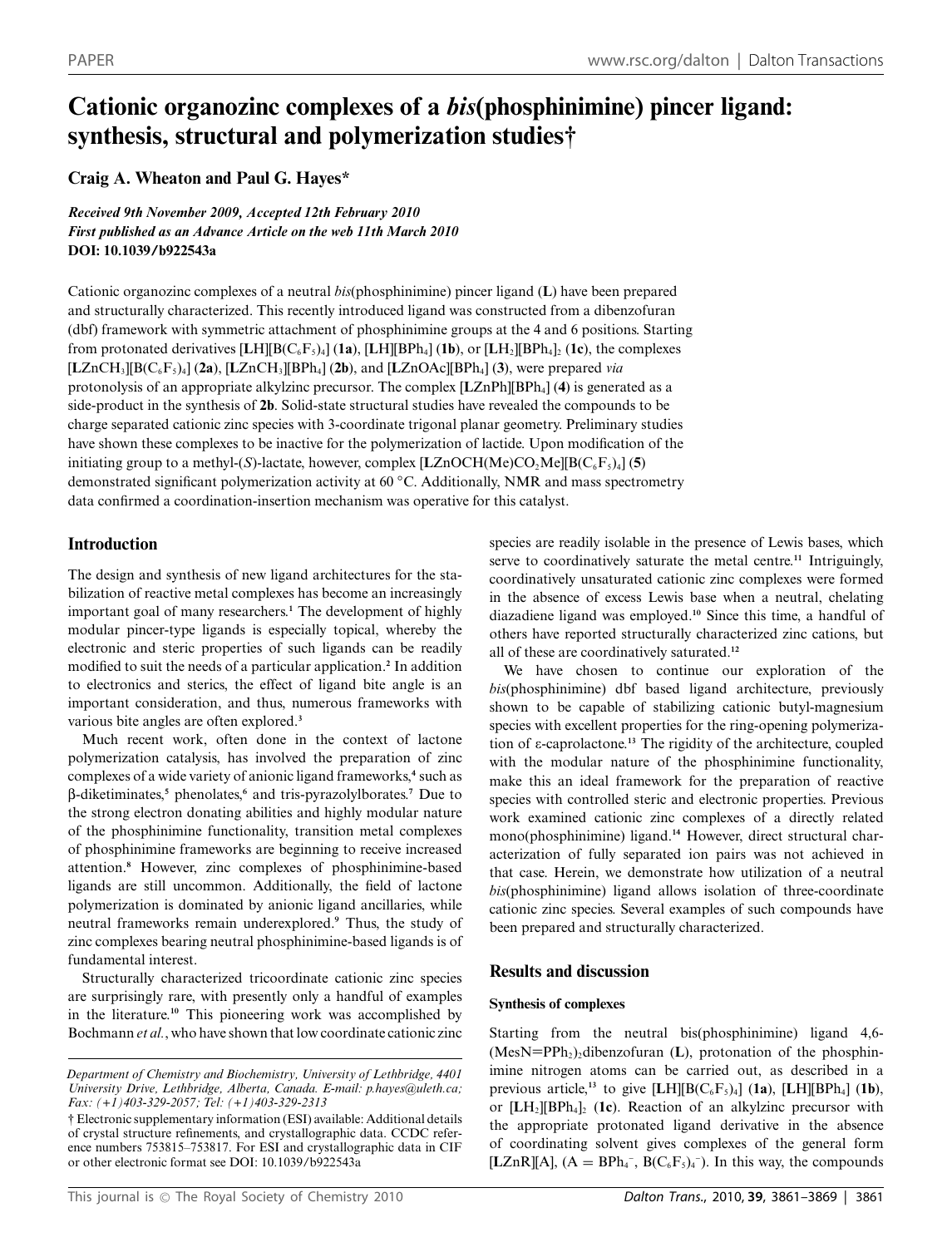

**Scheme 1** Synthesis of cationic zinc complexes **2a**, **2b**, **3** and **4** from protonated derivatives of the neutral bis(phosphinimine) ligand.

[**L**ZnCH3][B(C6F5)4] (**2a**), [**L**ZnCH3][BPh4] (**2b**), [**L**ZnOAc][BPh4] (**3**), and [**L**ZnPh][BPh4] (**4**) were synthesized (Scheme 1).

Reaction of **1a** with a single equivalent of ZnMe<sub>2</sub> is facile, giving immediate effervescence of methane and complete conversion to a single product in under 5 min. Complex **2a** has a single unique phosphorus nucleus which resonates in the  ${}^{31}P{^1H}$  NMR spectrum at  $\delta$  23.4 (C<sub>6</sub>D<sub>5</sub>Br solvent), approximately 41 ppm downfield of the free ligand.**<sup>15</sup>** This downfield shift is a clear indication of coordinated phosphinimine, while the presence of only a single phosphorus environment implies that the cation of  $2a$  is  $C_2$  or  $C_s$  symmetric on the NMR timescale, with both phosphinimine donors bound to the zinc centre. The mesityl groups are also equivalent, with *ortho* and *para* methyls resonating at *d* 1.34 and 2.05 in the  $\rm{^1H}$  NMR spectrum, respectively. The  $\rm{^{11}B}$  and  $\rm{^{19}F}$  NMR spectra show typical resonances associated with the  $B(C_6F_5)_4$ anion, and do not suggest significant interaction between anion and cation components in solution.<sup>16</sup> In the <sup>1</sup>H NMR spectrum of this compound, a signal at  $\delta$  -0.48 which integrates as 3H is attributed to a single zinc-methyl group. All other spectroscopic signatures and elemental analysis data are consistent with the proposed compound. Unfortunately, in our hands this compound was immune to repeated crystallization attempts, and thus the solid-state structure could not be ascertained.

In an attempt to garner detailed structural information about the complex, the tetraphenylborate anion was employed with the aim of promoting crystallinity. Reaction of **1b** with dimethylzinc proceeded rapidly, giving complete consumption of **1b** in less than 5 min at ambient temperature. Interestingly, the reaction generated a mixture of two products, with the major complex, identified as

**2b**, resonating in the <sup>31</sup>P{<sup>1</sup>H} NMR spectrum at  $\delta$  23.7 (C<sub>6</sub>D<sub>5</sub>Br solvent). A single by-product resonates slightly downfield at  $\delta$ 24.3. This compound was revealed to be the phenyl substituted compound **4**, by isolation of single crystals and determination of the solid-state structure (*vide infra*). Under the conditions employed, the reaction gave the two species in approximately a 7 to 1 ratio, as determined by integration of the <sup>1</sup> H NMR resonances. The zinc-methyl of 2b appears at  $\delta$  –0.49 ppm in the <sup>1</sup>H NMR spectrum, while the mesityl *ortho* and *para* methyls resonate at *d* 1.33 and  $\delta$  2.04, respectively. All resonances closely match those for the cation of **2a**, suggesting that the nature of the cation is unaffected by the choice of anion.

In the <sup>1</sup> H NMR spectrum of the isolated mixture of **2b** and **4**, only the mesityl component of the ligand gives rise to clearly resolved resonances for the two different compounds. This is not surprising given the close proximity of the mesityl groups to the zinc-phenyl in **4** and the zinc-methyl in **2b**. All remaining protons resonate with nearly identical chemical shifts (C<sub>6</sub>D<sub>5</sub>Br). The *ortho* and *para* methyl groups of the by-product appear at  $\delta$  1.03 and 2.09, respectively. Due to the similar properties of these two species, separation and purification could not be achieved. While the mechanism for the formation of **4** is currently not understood in great detail, the origin of the phenyl group is certainly the tetraphenylborate anion, which is known to be more chemically labile than the  $B(C_6F_5)_4$ <sup>-</sup> anion, and thus, more prone to aryl abstraction.**17,18** *In situ* observation of 11B NMR spectra of the reaction mixture shows, in addition to a peak at  $\delta$  –5.6 attributed to the tetraphenylborate anion, a signal at  $\delta$  -10.4 corresponding to a methyltriphenylborate anion. This observation, as well as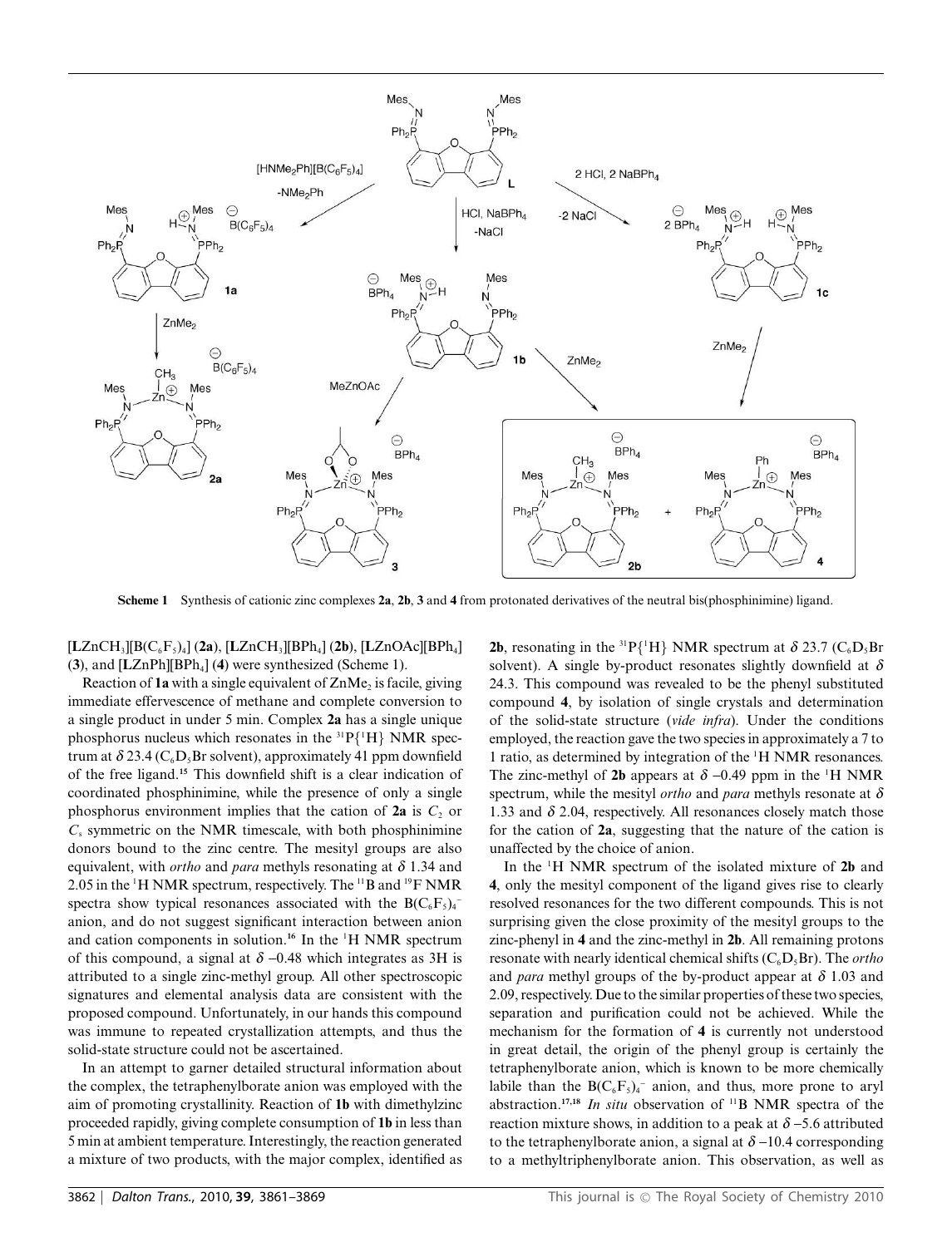

**Fig. 1** (a) Solid-state structure of the cation of **2b**, showing 30% thermal ellipsoids, with hydrogen atoms and disordered positions omitted for clarity. One phenyl ring from each PPh<sub>2</sub> group has also been omitted for clarity. (b) Alternate view of the solid-state structure of  $2b$ , depicting the pseudo-*C*<sub>2</sub> symmetry of the complex geometry, and the steric crowding between the mesityl groups and the dibenzofuran backbone.

the absence of a by-product in the synthesis of **1a**, lends further support to this conclusion.

Single crystals suitable for X-ray structural analysis were obtained at ambient temperature from a solution containing a mixture of **2b** and **4** in a mixture of benzene and bromobenzene. Determination of the structure revealed the identity of the crystals to be  $2b \cdot 0.5C_6H_6$ ; the solid-state structure is depicted in Fig. 1. Compound **2b** was found to be a well-defined ion pair with no close cation–anion contacts. The zinc atom exhibits trigonal planar coordination geometry. The zinc centre is bound to the two nitrogen atoms in a pseudo-symmetric way, and does not interact notably with the dibenzofuran oxygen atom (the two atoms are separated by a distance which is greater than  $2.91 \text{ Å}$ , the sum of their Van der Waals radii<sup>19</sup> [Zn(1)–O(1) = 3.239(2) Å]). Zinc– nitrogen bond lengths of 2.033(4) and 2.044(4)  $\AA$ , and a zinc– carbon distance of 2.034(9) Å, are typical of  $Zn-N$  and  $Zn-C$ single bonds observed in previous studies (Table 1).**10,14**

For zinc to be bound in this bidentate manner, the  $\sigma$ -symmetric orbitals of the phosphinimine nitrogen atoms must be orientated toward one another, but away from the dibenzofuran backbone (Fig. 1(a)). This requirement is achieved through orientation of each mesityl group such that one *ortho*-methyl closely approaches the oxygen of the dbf moiety, while the other remains in close proximity to the zinc centre, thereby maintaining a high level of steric protection. Rotational freedom about the  $C_{\text{dbf}}-P$  and P–N bonds are the major factors which allow this geometry to occur. Rotation about the former positions the nitrogen atoms at an ideal relative separation  $[C(1)-C(2)-P(1)-N(1) = -37.4(4)°;$ C(12)–C(11)–P(2)–N(2) =  $-41.0(4)°$ ], while the latter influences the location and direction of the  $\sigma$ -donating lone pairs [C(2)–P(1)–  $N(1)$ –C(37) = -102.6(3)<sup>°</sup>; C(11)–P(2)–N(2)–C(46) = -89.2(4)<sup>°</sup>]. These rotations occur in both phosphinimines almost equally but in opposite directions, yielding a complex which is pseudo- $C_2$ symmetric, thereby placing the zinc centre within an axially chiral binding pocket (Fig. 1(b)). The opposite enantiomer is generated by a centre of inversion within the unit cell, and thus the compound exists as a racemic mixture in the solid-state. The notable distortion

**Table 1** Selected bond lengths  $(A)$ , bond angles  $(\circ)$ , and torsion angles ( *◦*) for complex **2b**

| Bond lengths/Å                                                                                                                |                                                          |                                                                                                 |                                              |  |
|-------------------------------------------------------------------------------------------------------------------------------|----------------------------------------------------------|-------------------------------------------------------------------------------------------------|----------------------------------------------|--|
| $Zn(1) - N(1)$<br>$Zn(1) - C(79)$<br>$P(2) - N(2)$                                                                            | 2.044(4)<br>2.034(9)<br>1.603(3)                         | $Zn(1) - N(2)$<br>$P(1) - N(1)$                                                                 | 2.033(4)<br>1.611(4)                         |  |
| Bond angles/ <sup>o</sup>                                                                                                     |                                                          |                                                                                                 |                                              |  |
| $N(1) - Zn(1) - C(79)$<br>$N(1) - Zn(1) - N(2)$<br>$C(37) - N(1) - Zn(1)$<br>$P(2) - N(2) - Zn(1)$<br>$P(2) - N(2) - C(46)$   | 114.2(4)<br>131.8(1)<br>110.1(3)<br>127.2(2)<br>118.5(3) | $N(2)$ – $Zn(1)$ –C(79)<br>$P(1) - N(1) - Zn(1)$<br>$P(1) - N(1) - C(37)$<br>$C(46)-N(2)-Zn(1)$ | 113.5(4)<br>130.9(2)<br>118.8(3)<br>114.2(3) |  |
| Torsion angles/ <sup>o</sup>                                                                                                  |                                                          |                                                                                                 |                                              |  |
| $C(1) - C(2) - P(1) - N(1)$<br>$C(12) - C(11) - P(2) - N(2)$<br>$C(2) - P(1) - N(1) - C(37)$<br>$C(11) - P(2) - N(2) - C(46)$ | $-37.4(4)$<br>$-41.0(4)$<br>$-102.6(3)$<br>$-89.2(4)$    |                                                                                                 |                                              |  |

from trigonal planarity at zinc is a result of the obtuse bite angle of the ligand  $[N(1)-Zn(1)-N(2) = 131.8(1)°]$ . Achieving a sharper bite angle would require further rotation about the P–N bond, which cannot be achieved due to the steric repulsion between the mesityl *ortho*-methyl groups and the dbf backbone.

The nearest contact between the tetraphenylborate anion and the zinc centre exists at the *para* position of an approaching phenyl ring, which at  $5.461(6)$  Å, is clearly indicative of a separated ion pair. The methyl group bound to zinc is disordered over two positions, with a concomitant two-site disorder in the position of the approaching phenyl group of the anion. These disordered structures exist in a 7 : 3 ratio with the major one depicted in Fig. 1. The secondary position of the disordered phenyl ring is slightly closer to the zinc centre  $[C_{\text{anion}}-Zn(1) = 5.20(1)$  Å], suggesting that this disorder may be caused by an interplay between electrostatic cation–anion attraction and steric repulsion between the ions.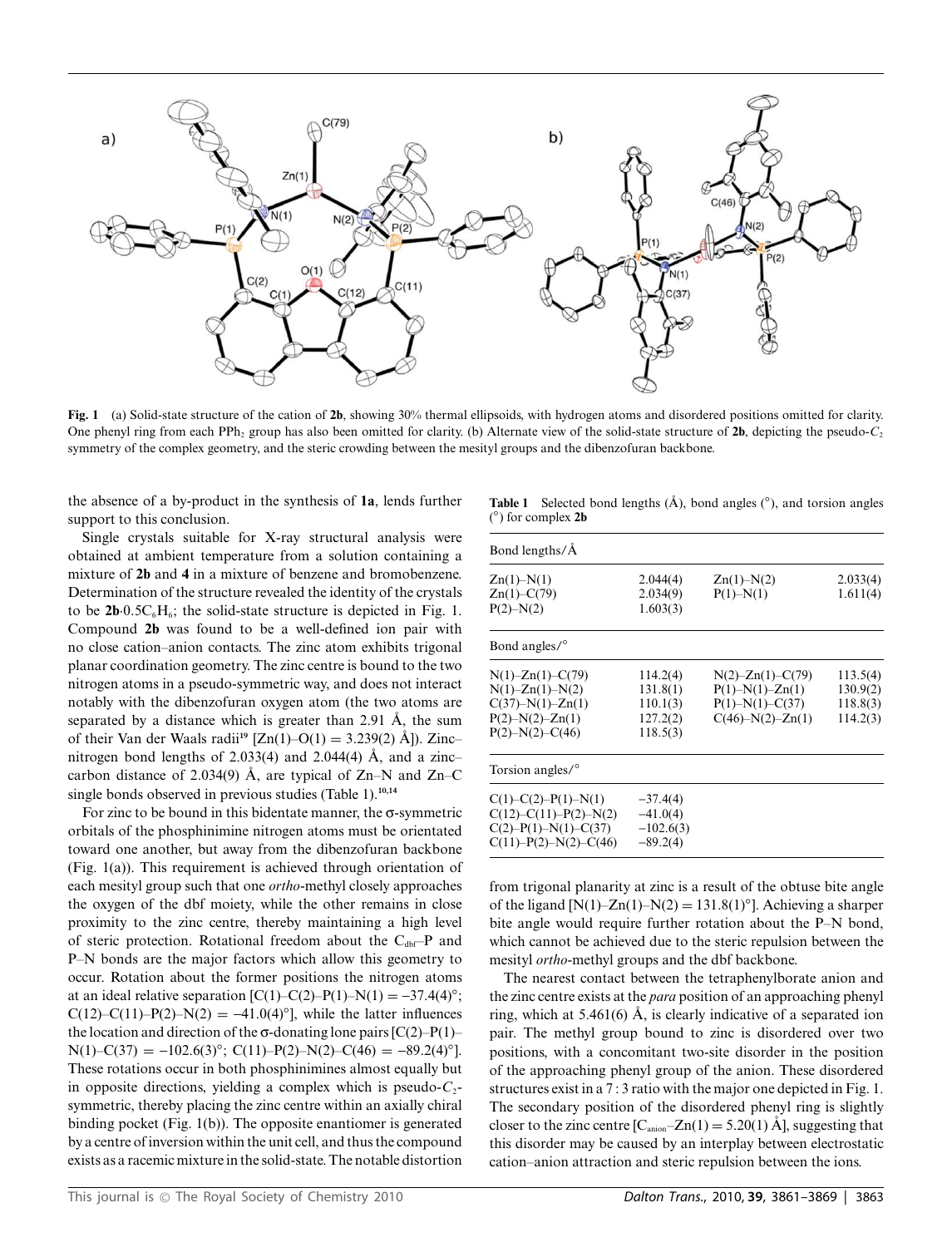With the possibility of generating a dicationic zinc species through double protonolysis, the doubly protonated ligand derivative **1c** was reacted with a single equivalent of dimethylzinc. The material isolated from this reaction was again found to be a mixture of **2b** and **4**, but with a significant enhancement in the proportion of the phenyl-substituted species **4**, which accounted for 45% of the total material. From this mixture, single crystals of **4** were isolated, and the solid-state structure was obtained, confirming its identity. The X-ray crystal structure of **4** is shown in Fig. 2. The zinc atom exists as a distorted trigonal planar, three-coordinate cation. The ligand coordinates in an orientation analogous to that observed in the structure of  $2b$ , with pseudo- $C_2$ symmetry and no binding to the dbf oxygen atom  $[Zn(1)-O(1)]$ 3.207(2)  $\AA$ ]. Zinc–nitrogen bond distances are shortened slightly, by an average of 0.024(8) Å  $[Zn(1)-N(1) = 2.016(2), Zn(1)$  $N(2) = 2.012(2)$  Å], (Table 2) an observation which is consistent with its position downfield of  $2b$  in the  ${}^{31}P{^1H}$  NMR spectrum. These findings suggest that less donation to zinc from phenyl is compensated for by tighter binding of the ligand. The nitrogen atoms are positioned in similar locations to that in  $2b$ ,  $[C(1)$ –  $C(2)$ –P(1)–N(1) = 42.5(3)<sup>°</sup>, C(12)–C(11)–P(2)–N(2) = 46.0(3)<sup>°</sup>], and likewise the lone pairs on the nitrogen atoms are oriented in approximately the same direction,  $[C(2)-P(1)-N(1)-C(25) =$ 99.2(2)*◦*, C(11)–P(2)–N(2)–C(46)= 94.7(2)*◦*]. The bite angle in this complex thus remains very wide, and is, in fact, slightly greater than that observed for **2b** [N(1)–Zn(1)–N(2) = 133.1(1)<sup>°</sup>]. The closest Zn–C<sub>anion</sub> contact is 6.384(3) Å, and as such, the compound can be regarded as a separated ion pair.



**Fig. 2** Solid-state structure of the cation of **4**. Ellipsoids drawn at the 30% probability level and solvent molecules and H-atoms have been omitted for clarity.

The ability to utilize the above synthetic methodology for the preparation of zinc complexes bearing non-alkyl functionalities would give these cationic zinc compounds a wider range of potential applications. Since our research interests lie specifically in the field of lactone polymerization, alkoxides are an especially desirable target.**<sup>4</sup>** Attempts to generate alkoxides by reaction of **2a** or **2b** with an appropriate alcohol, or by reaction of **1a** or **1b** with zinc alkoxide precursors of the form RZnOR' have thus far

Table 2 Selected bond lengths (Å), bond angles (<sup>°</sup>), and torsion angles ( *◦*) for complex **4**

| Bond lengths/Å                    |                      |                                 |                      |
|-----------------------------------|----------------------|---------------------------------|----------------------|
| $Zn(1) - N(1)$<br>$Zn(1) - C(55)$ | 2.016(2)<br>1.943(4) | $Zn(1) - N(2)$<br>$P(1) - N(1)$ | 2.012(2)<br>1.598(2) |
| $P(2) - N(2)$                     | 1.599(2)             |                                 |                      |
| Bond angles/ <sup>o</sup>         |                      |                                 |                      |
| $N(2)$ – $Zn(1)$ – $C(55)$        | 111.6(1)             | $N(1)$ - $Zn(1)$ - $C(55)$      | 115.2(1)             |
| $N(1) - Zn(1) - N(2)$             | 133.1(1)             | $P(1) - N(1) - Zn(1)$           | 130.1(1)             |
| $C(25)-N(1)-Zn(1)$                | 109.0(2)             | $P(1) - N(1) - C(25)$           | 120.4(2)             |
| $P(2) - N(2) - Zn(1)$             | 129.3(1)             | $C(46) - N(2) - Zn(1)$          | 110.4(2)             |
| $P(2) - N(2) - C(46)$             | 120.2(2)             |                                 |                      |
| Torsion angles/ <sup>o</sup>      |                      |                                 |                      |
| $C(1) - C(2) - P(1) - N(1)$       | 42.5(3)              |                                 |                      |
| $C(12) - C(11) - P(2) - N(2)$     | 46.0(3)              |                                 |                      |
| $C(2) - P(1) - N(1) - C(25)$      | 99.2(2)              |                                 |                      |
| $C(11) - P(2) - N(2) - C(46)$     | 94.7(2)              |                                 |                      |

met with little success, presumably due to the inherent stability of such precursors. However, a proof of concept for this approach was demonstrated by reaction of MeZnOAc with **1b**. When these reagents were combined the reaction proceeded rapidly, and in under 5 min complete conversion to complex [LZnOAc][BPh<sub>4</sub>], **3**, was realized. Contrary to that observed in the related reaction of **1b** with dimethylzinc, only a single product was generated, which resonates at  $\delta$  28.3 in the <sup>31</sup> P{<sup>1</sup>H} NMR spectrum (C<sub>6</sub>D<sub>5</sub>Br), significantly downfield from that of the methylzinc cations (**2a** and **2b**) and the phenylzinc cation **4** discussed previously. All other spectroscopic signatures are similar, clearly indicating either  $C<sub>2</sub>$  or *C*<sup>s</sup> symmetry, and suggesting no notable cation–anion interactions on the NMR timescale. The acetate methyl group resonates at  $\delta$  1.80 in the <sup>1</sup>H NMR spectrum, and cleanly integrates as 3H confirming the anticipated ratio of one acetate group per ligand.

Single crystals of **3** suitable for X-ray diffraction (Fig. 3) were obtained by slowly cooling a solution of the compound in a mixture of benzene and bromobenzene (1 : 1) from 100 *◦*C to



**Fig. 3** Solid-state structure of the cation of **3** drawn with 30% thermal ellipsoids. Hydrogen atoms and solvent molecules have been removed for clarity.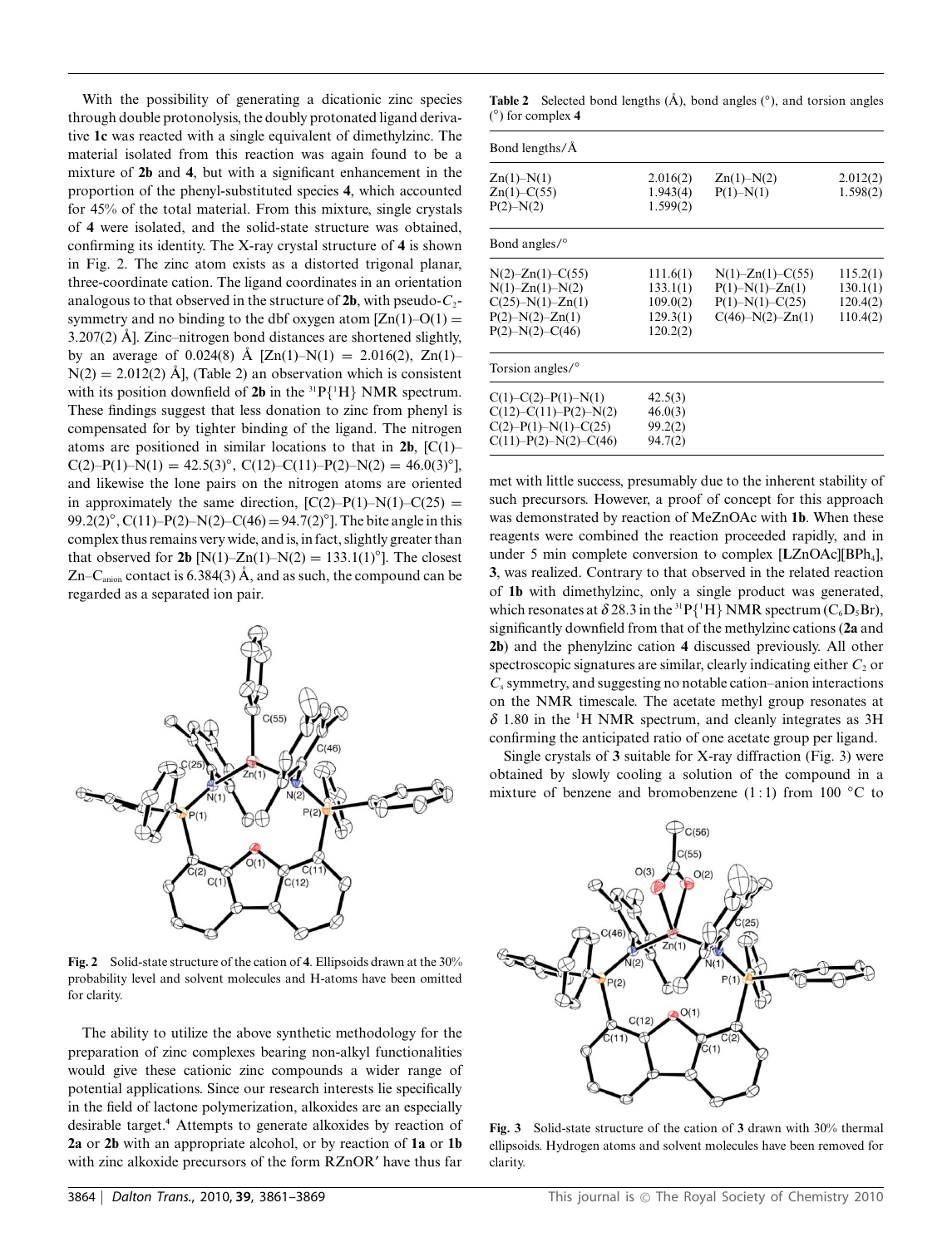Table 3 Selected bond lengths (Å), bond angles (<sup>°</sup>), and torsion angles ( *◦*) for complex **3**

| Bond lengths/Å                   |                      |                                  |                      |
|----------------------------------|----------------------|----------------------------------|----------------------|
| $Zn(1) - N(1)$<br>$Zn(1) - O(2)$ | 1.972(3)<br>2.089(3) | $Zn(1) - N(2)$<br>$Zn(1) - O(3)$ | 1.971(3)<br>2.082(3) |
| $P(1) - N(1)$                    | 1.606(3)             | $P(2) - N(2)$                    | 1.614(3)             |
| Bond angles/ <sup>o</sup>        |                      |                                  |                      |
| $N(1)$ -Zn $(1)$ -O $(2)$        | 104.8(1)             | $N(1) - Zn(1) - O(3)$            | 102.0(1)             |
| $N(2) - Zn(1) - O(2)$            | 106.1(1)             | $N(2)$ -Zn(1)-O(3)               | 111.5(1)             |
| $N(1)$ – $Zn(1)$ – $N(2)$        | 141.7(1)             | $O(2)$ -Zn(1)- $O(3)$            | 63.8(2)              |
| $P(1) - N(1) - Zn(1)$            | 128.2(2)             | $C(25) - N(1) - Zn(1)$           | 113.1(2)             |
| $P(1) - N(1) - C(25)$            | 118.6(2)             | $P(2) - N(2) - Zn(1)$            | 127.7(2)             |
| $C(46) - N(2) - Zn(1)$           | 113.4(2)             | $P(2) - N(2) - C(46)$            | 119.0(2)             |
| Torsion angles/ <sup>o</sup>     |                      |                                  |                      |
| $C(1) - C(2) - P(1) - N(1)$      | 46.3(3)              |                                  |                      |
| $C(12) - C(11) - P(2) - N(2)$    | 42.5(3)              |                                  |                      |
| $C(2) - P(1) - N(1) - C(25)$     | 94.1(4)              |                                  |                      |
| $C(11) - P(2) - N(2) - C(46)$    | 96.3(3)              |                                  |                      |

ambient temperature. The nearest Zn–C<sub>anion</sub> contact distance in the structure is  $6.229(3)$  Å, again indicative of a separated ion pair in the solid-state. Contrary to the solid-state structures of **2b** and **4**, the zinc centre in this compound is four-coordinate, with highly distorted tetrahedral geometry on account of the wide bite angle of **L** and the acute bite angle of the chelating acetate moiety  $[O(2) - Zn(1) - O(3) = 63.8(2)°]$  (Table 3). The acetate oxygen atoms bind to zinc at nearly equal distances, with an average bond length of 2.086(4) Å. At 1.972(3) and 1.971(3) Å the zinc–nitrogen bond distances are noticeably shorter in this complex. As for **4**, the shortened bonds are likely a result of reduced electron donation from the acetate to zinc, which is compensated for by tighter binding of the ligand. The ligand adopts a similar orientation as that elucidated for the structures of **2a** and **4**, but with a substantially different bite angle, which is widened by approximately  $10^{\circ}$  [N(1)–Zn(1)–N(2) = 141.7(1)<sup>°</sup>]. This increase in ligand bite angle stems from very subtle changes in the geometry of the ligand, and is primarily due to a shift in the position of the zinc atom slightly further into the binding pocket. As a consequence, the zinc centre sits marginally closer to the dbf oxygen atom  $(Zn(1)-O(1) = 3.06 \text{ Å})$ , but at a distance still outside the range of a bonding interaction. The shortened zinc– nitrogen bond distances are consistent with the noted downfield shift in the  ${}^{31}P{^1H}$  NMR spectrum, all of which suggest a greater partial positive charge on the zinc atom and increased donation of electron density from the phosphinimine functionalities.

#### **Lactide polymerization studies**

Preliminary studies of **2a** and **3** as catalysts for the ring opening polymerization of lactide have unfortunately revealed these compounds to be inactive under moderate conditions (60 *◦*C). Exposure to more harsh reaction conditions (100 *◦*C) in the presence of a lactide monomer resulted in catalyst decomposition. Since the methyl and acetate groups of **2a** and **3**, respectively, are known to be poor initiating groups for this transformation,**<sup>20</sup>** the result is not particularly surprising. As mentioned above, simple

alkoxide analogues could not be prepared, and thus, it was difficult to determine whether the lack of activity was due to the nature of the initiating group, or an inherent property of the catalyst system itself. To further probe this question, we prepared a complex that bears a methyl-(*S*)-lactate initiating group, which was expected to serve as an excellent model for the growing polymer chain. In addition, this species is a close approximation of the product resulting from a single lactide insertion into the Zn–C bond of complex **2a**.

By reaction of **1a** with 1.1 equivalent of EtZn-methyl-(*S*) lactate, 85% of **1a** was converted to **5**, with the remainder being converted to a by-product which we propose to be  $[LZnEt][B(C_6F_5)_4]$  (Scheme 2). Heteroleptic zinc species of the form RZnOR are known to exist in a complex equilibrium, with disproportionation giving rise to small concentrations of homoleptic  $\text{ZnR}_2$  in solution.<sup>21</sup> Because 1a reacts significantly faster with  $ZnEt_2$  than with  $EtZn$ -methyl- $(S)$ -lactate, some formation of the  $[LZnEt][B(C_6F_5)_4]$  by-product was expected. Separation and purification of the two complexes could not be achieved, thus, studies assessing the utility of **5** as a lactide polymerization catalyst were undertaken using an 85 : 15 mixture of these two species.



**Scheme 2** Generation of complex **5** and the by-product  $[LZnEt][B(C_6F_5)_4]$  by reaction of **1a** with EtZnOCH(Me)CO<sub>2</sub>Me.

At ambient temperature in bromobenzene- $d_5$ , complex 5 exhibits two broad, but distinct, resonances at  $\delta$  24.5 and 25.1 in the  ${}^{31}P{^1H}$  NMR spectrum (Fig. 4). This observation is a direct consequence of the asymmetric nature of the methyl-(*S*)-lactate group, which breaks the  $C_2$  symmetry of the ligand observed in the solid-state. Upon warming to 50 *◦*C, these peaks coalesce into one signal at *d* 25.0, which sharpens further at 70 *◦*C. This dynamic behaviour suggests rapid rotation of the methyl-(*S*)-lactate group on the NMR timescale at elevated temperatures. At 50 *◦*C, a quartet at  $\delta$  4.28, a doublet at  $\delta$  1.29, and a singlet at  $\delta$  2.78 attributed to the methine, methyl and  $CO<sub>2</sub>CH<sub>3</sub>$  of the methyl- $(S)$ lactate group, respectively, are observed in the <sup>1</sup>H NMR spectrum.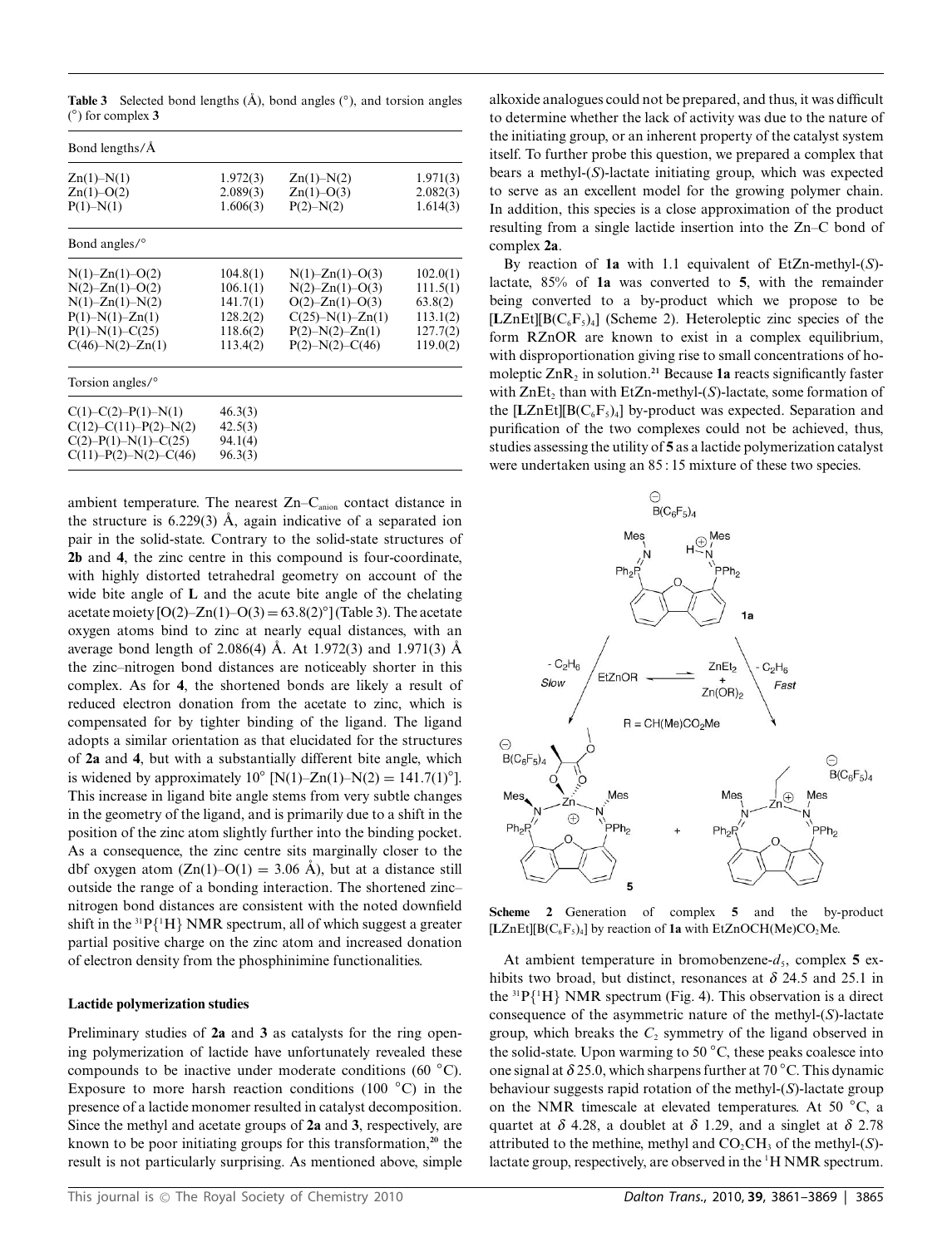

**Fig. 4**  ${}^{31}P{^1H}$  NMR spectra of the methyl-(*S*)-lactate complex **5** and the **LZnEt side product in**  $C_6D_5Br$  **solution at: ambient temperature (a), 50 °C** (b), and 70 *◦*C (c).

Interestingly, the mesityl *ortho*-methyls are split into two separate resonances at  $\delta$  1.74 and 1.70, suggesting restricted rotation about the N–C bonds.

While complex **5** was found to catalyze the ROP of *rac*-lactide extremely slowly at ambient temperature, significantly enhanced activity was noted under conditions which were relatively mild. A coordination-insertion mechanism is evident upon *in situ* observation of polymerization of 10 equiv of*rac*-lactide at 50 *◦*C in CDCl3 solution. After 30 min at 50 *◦*C, complex **5** was completely converted into a new species, presumably the product of one or more insertions of lactide monomer, which resonates slightly downfield ( $\delta$  25.5) in the <sup>31</sup> P{<sup>1</sup>H} NMR spectrum. A concomitant change of the methyl- $(S)$ -lactate end group is observed in the  ${}^{1}H$ NMR spectrum, with replacement of the O–CH<sub>3</sub> resonance at  $\delta$ 2.7, by a new peak at  $\delta$  3.5. After complete loss of the resonances associated with **5**, observation of the methine resonances in the <sup>1</sup> H NMR spectrum indicates 36% consumption of monomer (approximately 4 equivalents), suggesting comparable rates of initiation *versus* propagation for this catalyst system. It is important to note that the  $[LZnEt][B(C_6F_5)_4]$  impurity shows no reactivity toward the lactide monomer under these conditions.

*In situ* observation of polymerization of 50 equivalents of *rac*lactide was carried out in  $C_6D_5Br$  solvent at 60  $°C$ . Under these conditions ( $[LA]_0 = 0.25 M$ ), it was found that 90% conversion to atactic polylactide was achieved in 3.5 h. Isolated polymer samples were obtained from larger scale polymerizations conducted under identical experimental conditions. The methyl-(*S*)-lactate end group is clearly observed in the <sup>1</sup> H NMR spectrum of the isolated polymer, providing further evidence for a coordinationinsertion mechanism. Additionally, MALDI-TOF analysis detected oligomer fragments consistent with the presence of methyl- (*S*)-lactate end groups. Peaks are separated by  $m/z = 72$ , suggesting significant rates of intrachain transesterification. Despite the likely transesterification side-reactions, however, analysis of the polymer samples revealed reasonable molecular weight control. Specifically, samples produced using a monomer to initiator ratio of 50 : 1, as described above, had PDI values ranging from 1.2–1.3, with molecular weights of  $18\,000$  g mol<sup>-1</sup>, approximately triple the expected value.

Related cationic ethylzinc catalysts only exhibited activity for the polymerization of lactide at much higher temperatures (≥100 *◦*C), and polymer molecular weight was poorly controlled.**<sup>14</sup>** By comparison, complex **5** represents a substantial improvement on that preliminary finding. While the activity of this compound is modest compared with many known classes of neutral zinc catalysts,**<sup>4</sup>** it represents a new family of lactide polymerization catalyst with significant potential for future development.

#### **Conclusions**

A sterically demanding dbf *bis*(phosphinimine) ligand has allowed the preparation of coordinatively and electronically unsaturated cationic zinc species. A general and versatile methodology for the synthesis of these cationic compounds has been developed, whereby it was demonstrated that methylzinc, phenylzinc, zinc acetate and zinc methyl-(*S*)-lactate compounds can all be obtained. By utilizing a tetraphenylborate counterion, materials were generated from which single crystals suitable for X-ray diffraction could readily be prepared, facilitating the solid-state structural characterization of these compounds. It was found that in each case the ligand adopts a well defined orientation which is pseudo- $C_2$ -symmetric in the solid-state, and the zinc centre is thus placed in an axially chiral binding pocket. While complexes **2a**, **2b**, **3**, and **4** are inactive for polymerization of lactide, incorporation of a methyl-(*S*)-lactate initiating group in complex **5** enhanced the polymerization properties whereby **5** exhibited notable activity at 60 *◦*C. Although the ligand was shown to adopt a *C*2-symmetric conformation in the solid-state, complex **5** generated only atactic polylactide when used to polymerize *rac*-lactide.

Future work will further explore this catalytic system, focusing on fine tuning the steric and electronic properties of this highly modular ligand framework, with the aim of enhancing polymerization activity while inhibiting transesterification side reactions. Additionally, P-chiral derivatives of the ligand will be studied in hopes of achieving stereochemically controlled polymerization of *rac*-lactide.

## **Experimental**

#### **General considerations**

All manipulations of air-sensitive materials and reagents were conducted using high-vacuum techniques under a purified argon atmosphere or in a glove box (MBraun Labmaster 130). All solvents were purified using an MBraun solvent purification system (MB-SPS), stored in teflon-sealed glass vessels over sodium benzophenone ketyl (THF and ether),  $CaH<sub>2</sub>$  (DCM, bromobenzene) or "titanocene" (pentane, benzene and toluene), and distilled prior to use. Deuterated solvents (Cambridge Isotopes) were dried over sodium benzophenone ketyl (benzene- $d_6$ , toluene- $d_8$ , and bromobenzene- $d_5$ ) or CaH<sub>2</sub> (CDCl<sub>3</sub>), degassed *via* three freeze– pump–thaw cycles, distilled under vacuum and stored in glass bombs under argon. The compounds **L**, **1a**, **1b**, and **1c** were prepared as previously reported.**<sup>13</sup>** MeZnOAc was prepared by a known literature procedure *via* a ligand scrambling route.**<sup>22</sup>** *Rac*lactide was purchased from Alfa Aesar and was recrystallized from toluene and sublimed twice prior to use. All other materials were obtained from commercial sources in high purity (Sigma-Aldrich, Acros Organics) and used without additional purification. NMR spectra (<sup>1</sup>H (300.13 MHz), <sup>13</sup>C{<sup>1</sup>H} (75.47 MHz), <sup>31</sup>P{<sup>1</sup>H} (121.48 MHz), <sup>19</sup>F (282.42 MHz), and <sup>11</sup>B (96.29 MHz)) were collected using a Bruker Avance II NMR spectrometer equipped with a variable-temperature unit. Spectra were collected at ambient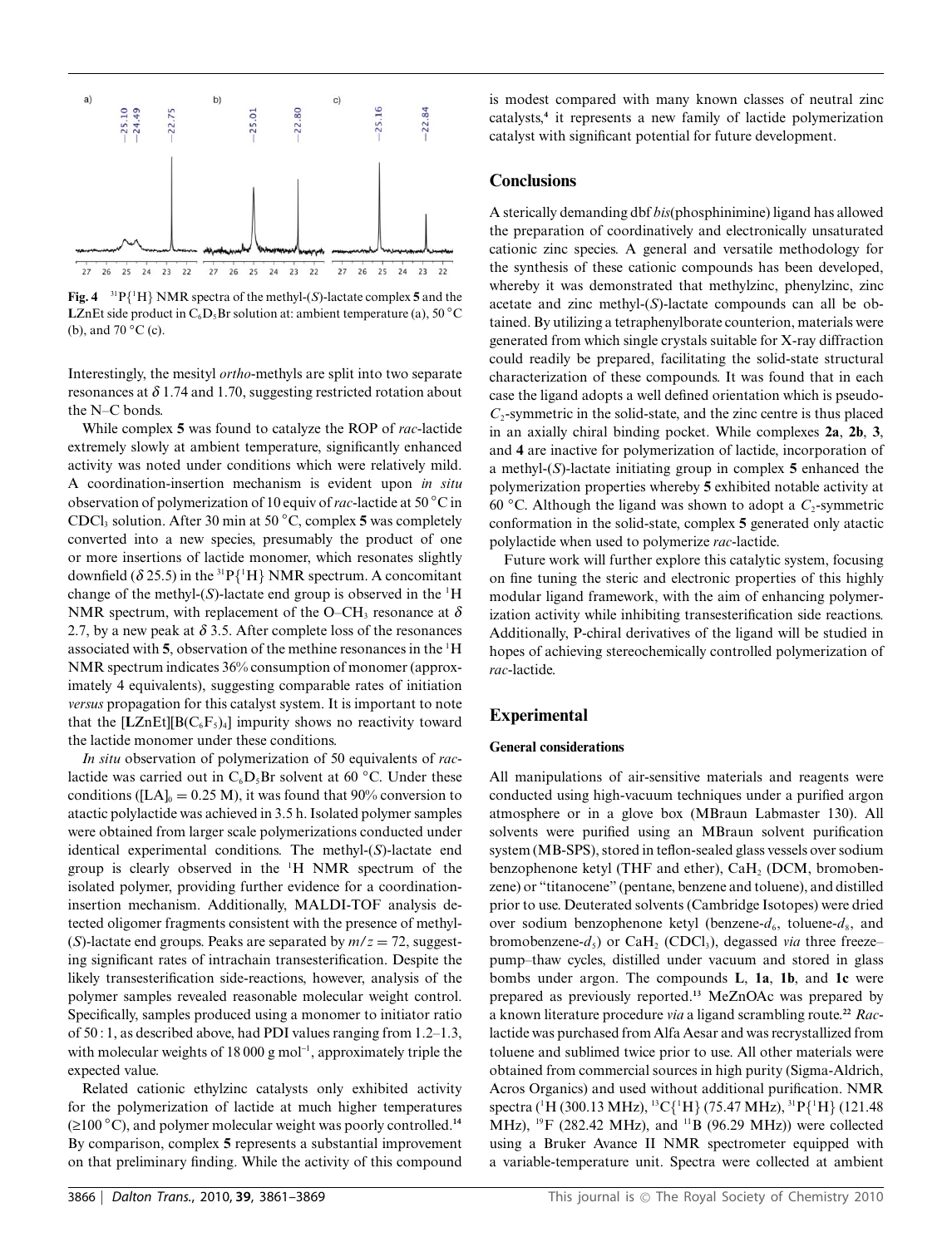temperature unless otherwise noted and referenced to either SiMe4 through the residual solvent resonance(s) ( ${}^1H$  and  ${}^1{}^3C_1{}^1H$ }), or an external standard (85%  $H_3PO_4$  (<sup>31</sup> $P{^1H}$ ), trifluorotoluene (<sup>19</sup>F), or boron trifluoride diethyl etherate ( $\rm ^{11}B$ )).  $\rm ^1H$  and  $\rm ^{13}C\{^1H\}$  NMR peak assignments were facilitated by COSY, DEPT-90, and HSQC experiments. X-Ray crystal structures were collected using a Bruker AXS SMART APEX II single crystal X-ray diffractometer (Mo K $\alpha$  ( $\lambda = 0.71073$  Å)). Elemental analyses were performed using an Elementar Vario Microcube instrument. GPC data were collected on a Viscotek Triple Detector GPC System outfitted with a model 270 Dual Detector Platform (Four Capillary Viscometer and Light Scattering Detector) and a Refractive Index Detector. Samples were run in THF at a concentration of 1 mg  $mL^{-1}$ . MALDI-TOF data were collected using an Applied BioSystems Voyager Elite instrument.

## **Synthesis**

 $[4,6-(\text{MesN=PPh}_2)_2$ dibenzofuran**·ZnMe**]<sup>+</sup>[ $B(C_6F_5)_4$ ]<sup>-</sup>, 2a. An excess of 1.2 M dimethylzinc in toluene (65  $\mu$ L, 0.0780 mmol) was added to a solution of **1a** (100 mg, 0.0674 mmol) in bromobenzene (2 mL). Effervescence of methane was immediately observed. After allowing the mixture to stand for 30 min at ambient temperature, the product was precipitated as a red/orange oil by addition of pentane (5 mL). The mother liquor was decanted, the resulting oil was washed twice with 1 mL of pentane, then once with 2 mL of a 1 : 2 benzene–pentane mixture and dried *in vacuo*, giving the material as a pale yellow powder in 92.0% yield (96.6 mg, 0.0618 mmol). <sup>1</sup>H NMR (C<sub>6</sub>D<sub>5</sub>Br):  $\delta$  7.87 (d, 2H, <sup>3</sup>J<sub>HH</sub> = 7.6 Hz, 1,9-dbf), 7.32–7.19 (ov m, 4H, *p*-Ph obscured by solvent), 7.19– 7.06 (ov m, 10H,  $o$ -Ph + 2,8-dbf), 6.99 (td, 8H, <sup>3</sup> $J_{HH} = 7.6$  Hz, <sup>4</sup> $I = 3.2$  Hz m-Ph) 6.77 (dd, 2H, <sup>3</sup> $I = 11.8$  Hz, <sup>3</sup> $I = 7.6$  Hz  $J_{\text{PH}} = 3.2 \text{ Hz}, \text{m-Ph}, 6.77 \text{ (dd, } 2\text{H}, {}^{3}J_{\text{PH}} = 11.8 \text{ Hz}, {}^{3}J_{\text{HH}} = 7.6 \text{ Hz},$ 3,7-dbf), 6.41 (s, 4H, *m*-mesityl), 2.05 (s, 6H, *p*-C*H*<sup>3</sup> mesityl), 1.34 (s, 12H,  $o$ -CH<sub>3</sub> mesityl), -0.48 (s, 3H, CH<sub>3</sub>Zn); <sup>11</sup>B{<sup>1</sup>H} NMR (C<sub>6</sub>D<sub>5</sub>Br): δ –17.7; <sup>19</sup>F NMR (C<sub>6</sub>D<sub>5</sub>Br): δ 133.22 (d, 8F, *o*-C<sub>6</sub>F<sub>5</sub>), 163.68 (t, 4F, *p*-C<sub>6</sub>F<sub>5</sub>), 167.47 (t, 8F, *m*-C<sub>6</sub>F<sub>5</sub>); <sup>31</sup>P{<sup>1</sup>H} NMR (C<sub>6</sub>D<sub>5</sub>Br): *δ* 23.4 (s); <sup>13</sup>C{<sup>1</sup>H} NMR (C<sub>6</sub>D<sub>5</sub>Br): *δ* 157.60 (s, aromatic C), 150.23 (br s,  $C_6F_5$ ), 147.06 (br s,  $C_6F_5$ ), 139.99 (br s,  $C_6F_5$ ), 138.29 (d,  $J_{PC} = 7.9$  Hz, aromatic C), 136.55 (d,  $J_{\text{PC}} = 6.0$  Hz, aromatic C), 135.00 (br s, C<sub>6</sub>F<sub>5</sub>), 134.39 (d,  $J_{\text{PC}} =$ 4.1 Hz, aromatic C), 134.12 (d, <sup>4</sup> $J_{CP} = 2.6$  Hz, *p*-Ph), 132.84 (d, <sup>2</sup> $I_{\infty} = 10.0$  Hz, *o*-Ph), 132.36 (d, <sup>2</sup> $I_{\infty} = 6.8$  Hz, 3.7-dbf), 129.81  $J_{\rm CP} = 10.0$  Hz,  $o$ -Ph), 132.36 (d,  $^2J_{\rm CP} = 6.8$  Hz, 3,7-dbf), 129.81  $(s, m\text{-}mesityl), 129.49 (d, {}^{3}J_{CP} = 12.4 \text{ Hz}, m\text{-}Ph), 127.13 (d, {}^{4}J_{CP} =$ 2.3 Hz, 1,9-dbf), 124.09 (d,  ${}^{3}J_{CP} = 10.5$  Hz, 2,8-dbf), 123.96 (d,  $J_{\text{CP}} = 8.9 \text{ Hz}$ , aromatic C), 114.75 (d, <sup>1</sup> $J_{\text{PC}} = 92.0 \text{ Hz}$ , 4,6-dbf), 20.75 (s, *p*-*C*H3 mesityl), 19.04 (s, *o*-*C*H3 mesityl); *ipso*-Ph not observed. Anal. Calcd. (%) for  $C_{79}H_{51}BF_{20}N_2OP_2Zn \cdot C_6H_5Br$ : C: 59.38; H: 3.28; N: 1.63; found: C: 59.44; H: 3.29; N: 1.71.

**[4,6-(MesN=PPh2)2dibenzofuran·Zn(Me/Ph)]+[BPh4]** - **, 2b/4.** Method A: a small excess of dimethylzinc (0.160 mL of a 1.2 M solution in toluene, 0.192 mmol) was added to a solution of **1b** (200 mg, 0.178 mmol) in bromobenzene (1 mL). Immediate evolution of methane gas was observed, with a concomitant colour change of the solution from pale yellow to pale orange. Within 15 min at ambient temperature, the reaction products crystallized from solution. The mother liquor was decanted from the white crystalline material, which was washed with benzene  $(3 \times 1 \text{ mL})$ and pentane  $(2 \times 1$  mL), and dried *in vacuo*, giving an overall yield of 89% (191 mg, 0.159 mmol). The material was found to contain 87% **2b** and 13% **4**, by integration of the *ortho* methyl groups in the <sup>1</sup> H NMR spectrum.

Method B: a slight excess of dimethylzinc (0.050 mL of a 1.2 M solution in toluene, 0.060 mmol) was added to a suspension of **1c** (80.7 mg, 0.0559 mmol) in bromobenzene (1 mL). All material dissolved within 1 min, and the resulting yellow solution was left to stand for 30 min. Within this time, the reaction products crystallized from solution. The mother liquor was decanted from the resulting white crystalline material, which was then washed with benzene  $(3 \times 1 \text{ mL})$  and pentane  $(2 \times 1 \text{ mL})$ , and dried *in vacuo*, affording an overall 64% yield (42.7 mg, 0.0355 mmol). The material was found to contain 55% **2b** and 45% **4**, by integration of the *ortho* methyl groups in the <sup>1</sup> H NMR spectrum.

NMR data are reported for material isolated from method B  $(55\%$  **2b**, 45% **4**). <sup>1</sup>H NMR (C<sub>6</sub>D<sub>5</sub>Br):  $\delta$  7.83 (br m, 8H,  $o$ -BPh<sub>4</sub>), 7.70 (d, 2H, <sup>3</sup> $J_{HH}$  = 7.8 Hz, 1,9-dbf), 7.25–7.00 (ov m, 20H, *o*-Ph + *p*-Ph + *m*-BPh4, partially obscured by solvent resonance), 7.00– 6.83 (ov m, 14H,  $p$ -BPh<sub>4</sub> +  $m$ -Ph + 2,8-dbf, partially obscured by solvent resonances), 6.70 (dd, 2H,  ${}^{3}J_{\text{PH}} = 12.0 \text{ Hz}, {}^{3}J_{\text{HH}} = 7.5 \text{ Hz},$ 3,7-dbf), 6.40 (s, 2.2H, *m*-mesityl of **2b**), 6.37 (s, 1.8 H, *m*-mesityl of **4**), 2.08 (s, 2.7H, *p*-CH<sub>3</sub> mesityl of **4**), 2.04 (s, 3.3H, *p*-CH<sub>3</sub> mesityl of **2b**), 1.33 (s, 6.6H, *o*-CH3 mesityl of **2b**), 1.03 (s, 5.4H, *o*-CH3 mesityl of **4**), –0.49 (s, 1.65H, ZnCH<sub>3</sub>); <sup>31</sup>P{<sup>1</sup>H} NMR (C<sub>6</sub>D<sub>5</sub>Br):  $\delta$ 23.6 (**2b**), 24.2 (**4**); <sup>11</sup>B{<sup>1</sup>H} NMR (C<sub>6</sub>D<sub>5</sub>Br): δ –5.55. Compound solubility and purity did not permit the collection and assignment of  ${}^{13}C[{^1}H]$  NMR data.

 $[4,6-(\text{MesN}=PPh_2)_2$ dibenzofuran**·ZnOAc**]<sup>+</sup> $[BPh_4]$ <sup>-</sup>, 3. Complex **3** was prepared similarly to **2a**, by reaction of **1b** (200 mg, 0.178 mmol) and MeZnOAc (25 mg, 0.179 mmol). After combining the reagents in bromobenzene (1 mL), the resulting cloudy solution promptly clarified to give a yellow solution. After standing for 15 min at ambient temperature the product crystallized. The mother liquor was decanted, the white crystalline material was washed with benzene and pentane, and after drying under vacuum for 24 h, complex **3** was isolated in 99% yield (220 mg, 0.176 mmol). <sup>1</sup>H NMR (C<sub>6</sub>D<sub>5</sub>Br):  $\delta$  7.83 (br s, 8H, *o*-BPh<sub>4</sub>), 7.68 (d, 2H, <sup>3</sup> $J_{HH}$  = 7.9 Hz, 1,9-dbf), 7.27–7.09 (m, 12H, *o*-Ph + *p*-Ph, partially obscured by solvent signal), 7.05 (t, 8H,  $J_{HH}$  = 7.3 Hz, *m*-BPh<sub>4</sub>), 7.01–6.93 (m, 10H, *m*-Ph + 2,-8-dbf, partially obscured by solvent signal),  $6.93-6.84$  (m,  $4H$ ,  $p$ -BPh<sub>4</sub>, partially obscured by solvent), 6.71 (dd, 2H,  ${}^{3}J_{\text{PH}} = 12.2 \text{ Hz}$ ,  ${}^{3}I_{\text{H}} = 7.9 \text{ Hz}$ , 3.7-dbf), 6.41 (s, 4H, m-mesityl), 1.97 (d, 6H  ${}^{3}J_{\text{HH}} = 7.9$  Hz, 3,7-dbf), 6.41 (s, 4H, *m*-mesityl), 1.97 (d, 6H,  $^{4}J_{\text{HH}} = 2.0$  Hz, *p*-C*H*<sub>3</sub> mesityl), 1.80 (s, 3H, CO<sub>2</sub>C*H*<sub>3</sub>), 1.40 (s, 12H,  $o$ -CH<sub>3</sub> mesityl); <sup>31</sup>P{<sup>1</sup>H} NMR (C<sub>6</sub>D<sub>5</sub>Br):  $\delta$  28.34; <sup>11</sup>B{<sup>1</sup>H} NMR (C<sub>6</sub>D<sub>5</sub>Br): *δ* –5.55; <sup>13</sup>C{<sup>1</sup>H} NMR (C<sub>6</sub>D<sub>5</sub>Br): *δ* 185.02 (s,  $CO_2CH_3$ ), 164.80 (q, <sup>1</sup> $J_{BC} = 49.2$  Hz, *ipso*-BPh<sub>4</sub>), 138.46 (d,  $J_{CP} =$ 8.0 Hz, aromatic C), 136.89 (q, <sup>2</sup> $J_{BC} = 1.3$  Hz,  $o$ -BPh<sub>4</sub>), 136.42 (d,  $J_{CP} = 5.7$  Hz, aromatic C), 134.66 (d,  $J_{CP} = 3.8$  Hz, aromatic C), 134.26 (s, *p*-Ph), 133.41 (d,  ${}^{3}J_{CP} = 10.3$  Hz, *m*-Ph), 132.38 (d,  ${}^{2}I_{-} = 10.4$  Hz, 3.7-dbf), 131.45 (d, obscured by solvent, a-Ph)  ${}^{2}J_{CP} = 10.4$  Hz, 3,7-dbf), 131.45 (d, obscured by solvent,  $o$ -Ph), 130.04 (s, *m*-mesityl), 129.44 (d, <sup>3</sup>J<sub>CP</sub> = 12.9 Hz, *m*-Ph), 128.27  $(s, 1, 9$ -dbf), 125.86  $(q, {}^{3}J_{BC} = 2.7 \text{ Hz}, m$ -BPh<sub>4</sub>), 121.93  $(s, p$ - $BPh_4$ ), 113.76 (d, <sup>1</sup>J<sub>PC</sub> = 92.6 Hz, 4,6-dbf), 21.20 (s, CO<sub>2</sub>CH<sub>3</sub>), 20.80 (s, *p*-*C*H3 mesityl), 18.59 (s, *o*-*C*H3 mesityl). Signals for four quaternary carbons were not observed. Anal. Calcd. (%) for  $C_{80}H_{71}BN_2O_3P_2Zn.2 C_6H_6$ : C: 78.77; H: 5.96; N: 2.00; found: C: 78.58; H: 5.94; N: 2.11.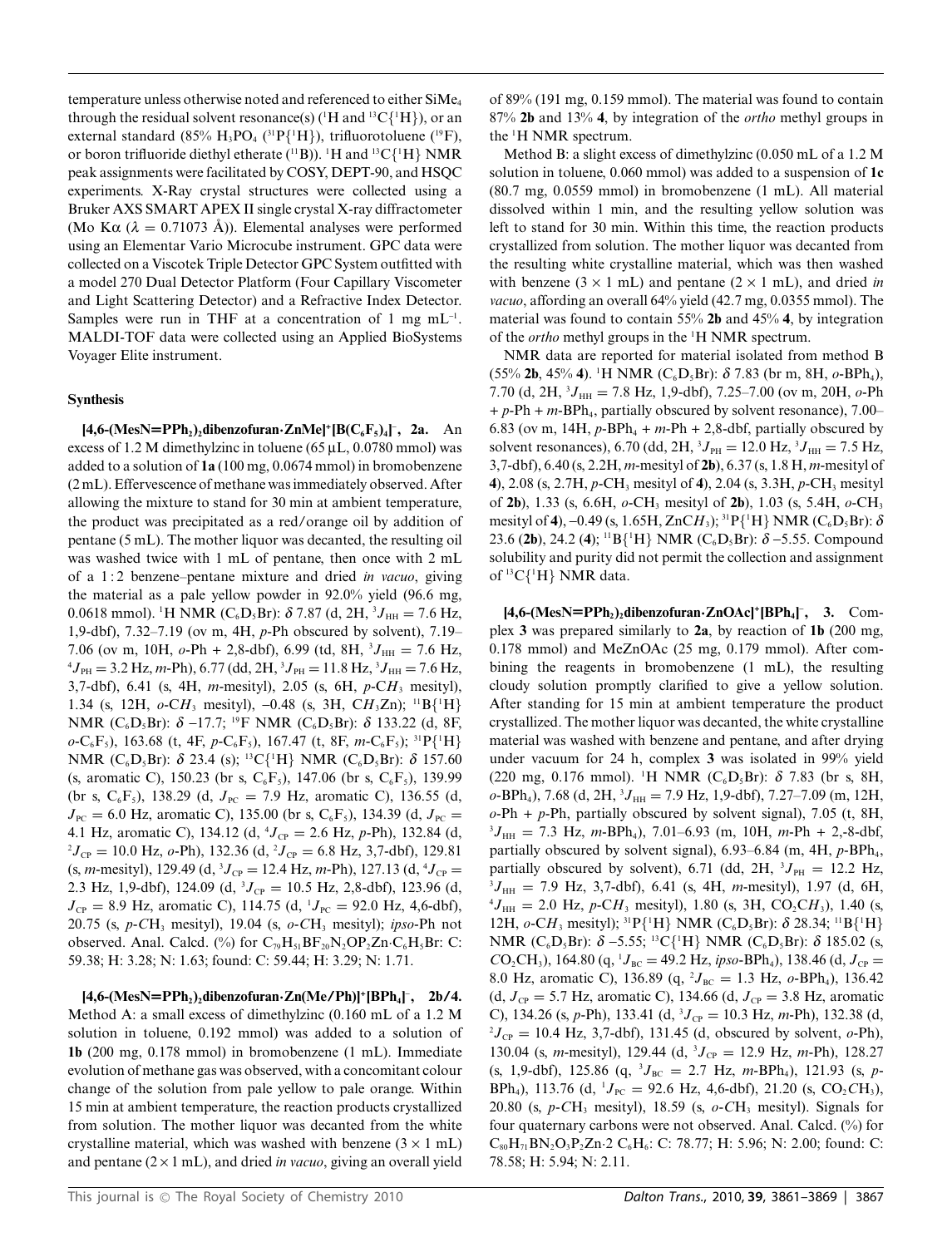|  |  |  |  |  | Table 4 Crystal data and structure refinement for 2b, 3, and 4 |  |  |  |  |
|--|--|--|--|--|----------------------------------------------------------------|--|--|--|--|
|--|--|--|--|--|----------------------------------------------------------------|--|--|--|--|

| Complex                            | $2b.0.5C_6H_6$                 | $3.2 C_6H_6$                                                                                                                                                                          | 4.1.5 $C_6H_5Br$                          |  |
|------------------------------------|--------------------------------|---------------------------------------------------------------------------------------------------------------------------------------------------------------------------------------|-------------------------------------------|--|
| Empirical formula                  | $C_{82}H_{74}BN_2OP_2Zn$       | $C_{92}H_{83}BN_2O_3P_2Zn$                                                                                                                                                            | $C_{93}H_{80}$ 5 $BBr_{1.5}N_{2}OP_{2}Zn$ |  |
| Formula weight                     | 1241.55                        | 1402.76                                                                                                                                                                               | 1500.10                                   |  |
| T/K                                | 173(2)                         | 173(2)                                                                                                                                                                                | 173(2)                                    |  |
| Crystal system                     | Triclinic                      | Monoclinic                                                                                                                                                                            | Monoclinic                                |  |
| Space group                        | $P\bar{1}$                     | $P2_1/c$                                                                                                                                                                              | $P2_1/c$                                  |  |
| $a/\text{\AA}$                     | 11.435(1)                      | 17.878(1)                                                                                                                                                                             | 17.7836(9)                                |  |
| $b/\text{\AA}$                     | 15.818(1)                      | 21.687(1)                                                                                                                                                                             | 21.818(1)                                 |  |
| $c/\text{\AA}$                     | 19.206(2)                      | 19.846(1)                                                                                                                                                                             | 19.887(1)                                 |  |
| $\alpha/^\circ$                    | 86.685(1)                      | 90                                                                                                                                                                                    | 90                                        |  |
| $\beta$ /°                         | 75.823(1)                      | 101.083(1)                                                                                                                                                                            | 100.504(1)                                |  |
| $\gamma/^{\circ}$                  | 82.763(1)                      | 90                                                                                                                                                                                    | 90                                        |  |
| $V/\AA$ <sup>3</sup>               | 3340.0(5)                      | 7551.5(8)                                                                                                                                                                             | 7587.0(7)                                 |  |
| Z                                  | $\overline{2}$                 | 4                                                                                                                                                                                     | 4                                         |  |
| $\rho_{\rm c}$ /Mg m <sup>-3</sup> | 1.235                          | 1.165                                                                                                                                                                                 | 1.245                                     |  |
| $\mu$ /mm <sup>-1</sup>            | 0.464                          | 0.416                                                                                                                                                                                 | 0.941                                     |  |
| Crystal size/mm                    | $0.26 \times 0.15 \times 0.13$ | $0.42 \times 0.20 \times 0.03$                                                                                                                                                        | $0.56 \times 0.52 \times 0.39$            |  |
| Theta range/ $\degree$             | 2.58 to 25.03                  | 2.58 to 25.03                                                                                                                                                                         | 2.08 to 25.03                             |  |
| Reflns. collected                  | 40 680                         | 90 217                                                                                                                                                                                | 90928                                     |  |
| Independent reflns.                | 11774                          | 13 3 3 0                                                                                                                                                                              | 13399                                     |  |
| $GOF$ on $F^2$                     | 1.032                          | 1.019                                                                                                                                                                                 | 1.051                                     |  |
| Final R indices $[I > 2\sigma(I)]$ | $R_1 = 0.0662$                 | $R_1 = 0.0620$                                                                                                                                                                        | $R_1 = 0.0492$                            |  |
|                                    | $wR_2 = 0.1554$                | $wR_2 = 0.1378$                                                                                                                                                                       | $wR_2 = 0.1337$                           |  |
| $R$ indices (all data)             | $R_1 = 0.1351$                 | $R_1 = 0.1138$                                                                                                                                                                        | $R_1 = 0.0634$                            |  |
|                                    | $wR_2 = 0.1883$                | $wR_2 = 0.1544$                                                                                                                                                                       | $wR_2 = 0.1410$                           |  |
|                                    |                                | $R_1 = \sum  F_0  -  F_1  / \sum  F_0 $ , $wR_2 = \sum [w(F_0^2 - F_0^2)^2] / \sum [w(F_0^2)^2]^{1/2}$ , $w = 1/[{\sigma^2(F_0^2)} + (mP)^2 + nP]$ , where $P = (F_0^2 + 2F_0^2)/3$ . |                                           |  |

**[4,6-(MesN=PPh2)2dibenzofuran·ZnOCH(Me)CO2Me]+ [B-**  $(C_6F_5)_4$ <sup>-</sup>, 5. Complex 5 was prepared by reaction of **1a** (200 mg, 0.135 mmol) with a slight excess of EtZnOCH(Me) $CO<sub>2</sub>Me$ (29.3 mg, 0.148 mmol). The reagents were combined with bromobenzene (2 mL) in a Teflon sealed vial and heated to 80 *◦*C for 2 h with stirring. After cooling to ambient temperature, the product was precipitated as a red/orange oil by addition of pentane (5 mL). The mother liquor was decanted, the material washed with a 1:1 mixture of benzene and pentane  $(3 \times 2 \text{ mL})$ and then dried *in vacuo*, giving a pale red/orange powder in 62% yield (139 mg, 0.0842 mmol). The material was found to be contaminated with approximately 15% [LZnEt][B(C<sub>6</sub>F<sub>5</sub>)<sub>4</sub>]. <sup>1</sup>H NMR (C<sub>6</sub>D<sub>5</sub>Br, 50 °C): *δ* 7.94 (d, 2H, <sup>3</sup>J<sub>HH</sub> = 7.7 Hz, 1,9-dbf), 7.40–7.10 (ov m, 14H, *o*-Ph + *p*-Ph + 2,8-dbf), 7.10–6.95 (ov m, 8H, *m*-Ph obscured by solvent), 6.85 (dd,  ${}^{3}J_{\text{PH}} = 11.7 \text{ Hz}$ ,  ${}^{3}I = -7.2 \text{ Hz}$ , 3.7-dbf), 6.39 (s, 4H,  ${}^{9}CH$ , mesityl), 4.28 (g, 1H  ${}^{3}J_{\text{HH}} = 7.2$  Hz, 3,7-dbf), 6.39 (s, 4H,  $o$ -CH<sub>3</sub> mesityl), 4.28 (q, 1H,  ${}^{3}J_{\text{HH}} = 6.7 \text{ Hz}, \text{OCHMeCO}_{2}\text{Me}$ ), 2.78 (s, 3H, OCHMeCO<sub>2</sub>*Me*), 1.97 (d, 6H,  $^{4}J_{\text{HH}} = 2.0$  Hz, *p*-CH<sub>3</sub> mesityl), 1.74 (s, 6H, *o*-CH<sub>3</sub> mesityl), 1.70 (s, 6H, *o*-CH<sub>3</sub> mesityl), 1.29 (d, 3H, <sup>3</sup>J<sub>HH</sub> = 6.9 Hz, OCH*Me*CO<sub>2</sub>Me); <sup>31</sup>P{<sup>1</sup>H} NMR (C<sub>6</sub>D<sub>5</sub>Br, 50 °C): δ 25.0 (s), 22.8 (s, **L**ZnEt side product); 11B{<sup>1</sup> H} NMR (CDCl3, 50 *◦*C): *d* -16.5 (br s); 19F{<sup>1</sup> H} NMR (CDCl3, 50 *◦*C): *d* -132.44 (br s, 8F,  $o$ -C<sub>6</sub>F<sub>5</sub>), -163.66 (br t, 4F,  $p$ -C<sub>6</sub>F<sub>5</sub>), -167.24 (t, 8F,  $m$ -C<sub>6</sub>F<sub>5</sub>).

#### **X-Ray structure determinations†**

X-Ray diffraction data were collected on a Bruker AXS Smart Apex II X-ray diffractometer (Mo K $\alpha$  ( $\lambda = 0.71073$  Å)) (Table 4). Suitable crystals of the complexes were mounted on a glass fiber in Paratone oil and flash frozen to -100 *◦*C. For all data sets, a full hemisphere of data was collected. Structures were solved using direct methods and refined using full-matrix least squares procedures on *F*<sup>2</sup> with SHELXTL.**<sup>23</sup>** Except where noted, nonhydrogen atoms were refined anisotropically, and hydrogen atoms were included in calculated positions as spheres riding on their parent atoms, with thermal parameters fixed at 1.5 times the *U*eq of the parent atom for methyl groups and 1.2 times the  $U_{eq}$  of the parent atoms for all others.

#### **ROP of** *rac***-lactide**

*In situ* **polymerization.** In a J-Young NMR tube, 4.1 mg (0.0025 mmol) of **5** and 18.0 mg (0.125 mmol) of *rac*-lactide were combined with  $0.50$  mL of bromobenzene- $d_5$ . The tube was sealed and heated to 60 *◦*C until conversion reached 90% (3.5 h). Conversion was determined by integration of the methine region of the <sup>1</sup> H NMR spectrum. *In situ* observation of polymerization of 10 equivalents at 50 *◦*C followed the same methodology.

**Large scale polymerization.** In a Teflon sealed vial, 28.9 mg (0.0175 mmol) of **5** and 126 mg (0.874 mmol) of *rac*-lactide were combined with 3.50 mL of bromobenzene. After 3.5 h the reaction was quenched by addition of excess methanol (~5 mL). All solvents were then removed *in vacuo*, and the crude material was reconstituted in methylene chloride. The polymer was then precipitated by addition of methanol (5 mL) and isolated by centrifugation and decanting the solvent, followed by drying *in vacuo* for 2 h.

### **Acknowledgements**

This work was supported by the Natural Sciences and Engineering Research Council of Canada (NSERC) in the form of a Discovery Grant to P. G. H. P. G. H. acknowledges the University of Lethbridge for a start-up fund and the Canada Foundation for Innovation for a Leaders Opportunity Grant. C. A. W. thanks